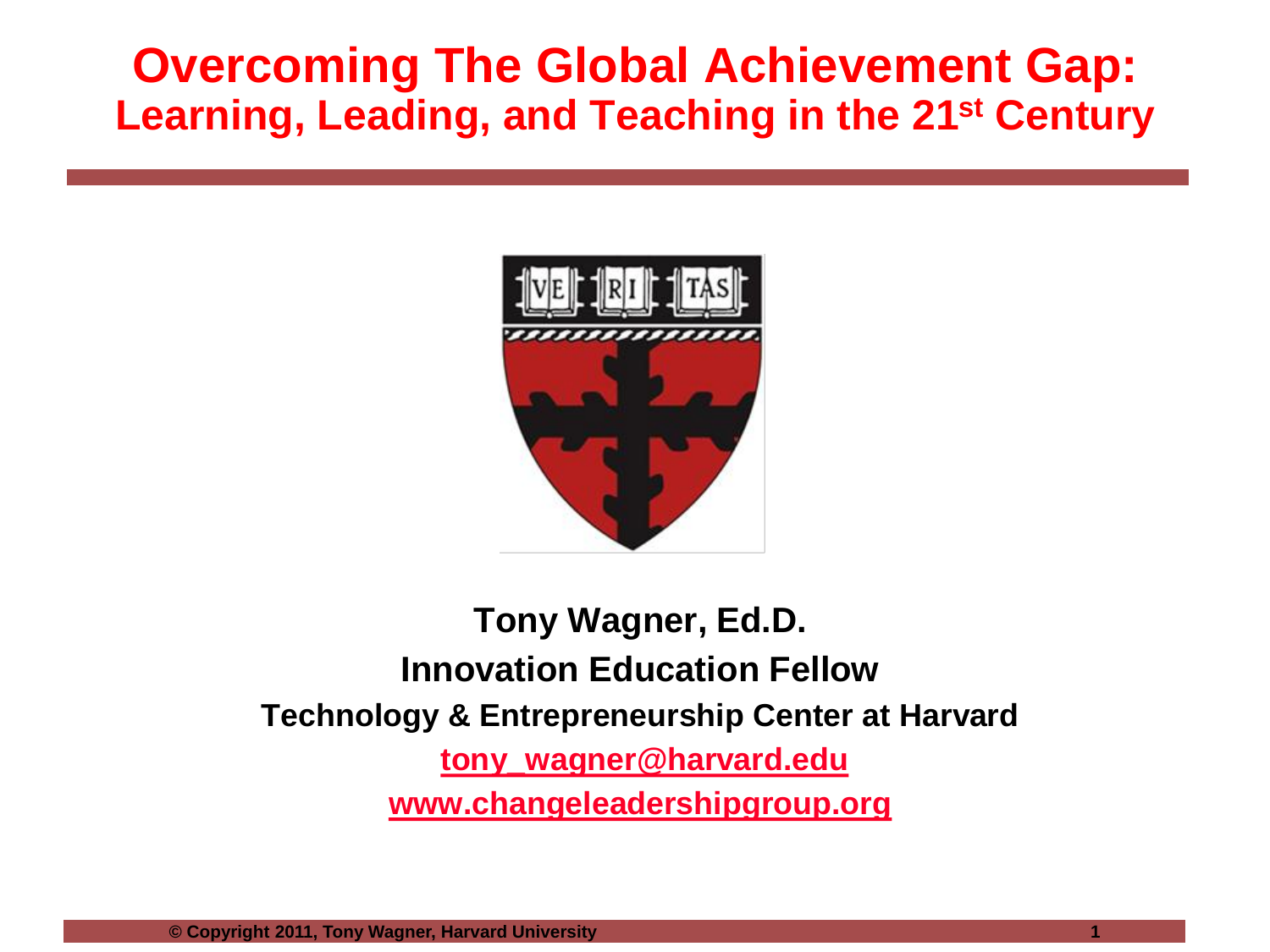**"The formulation of the problem is often more essential than the solution." Einstein**

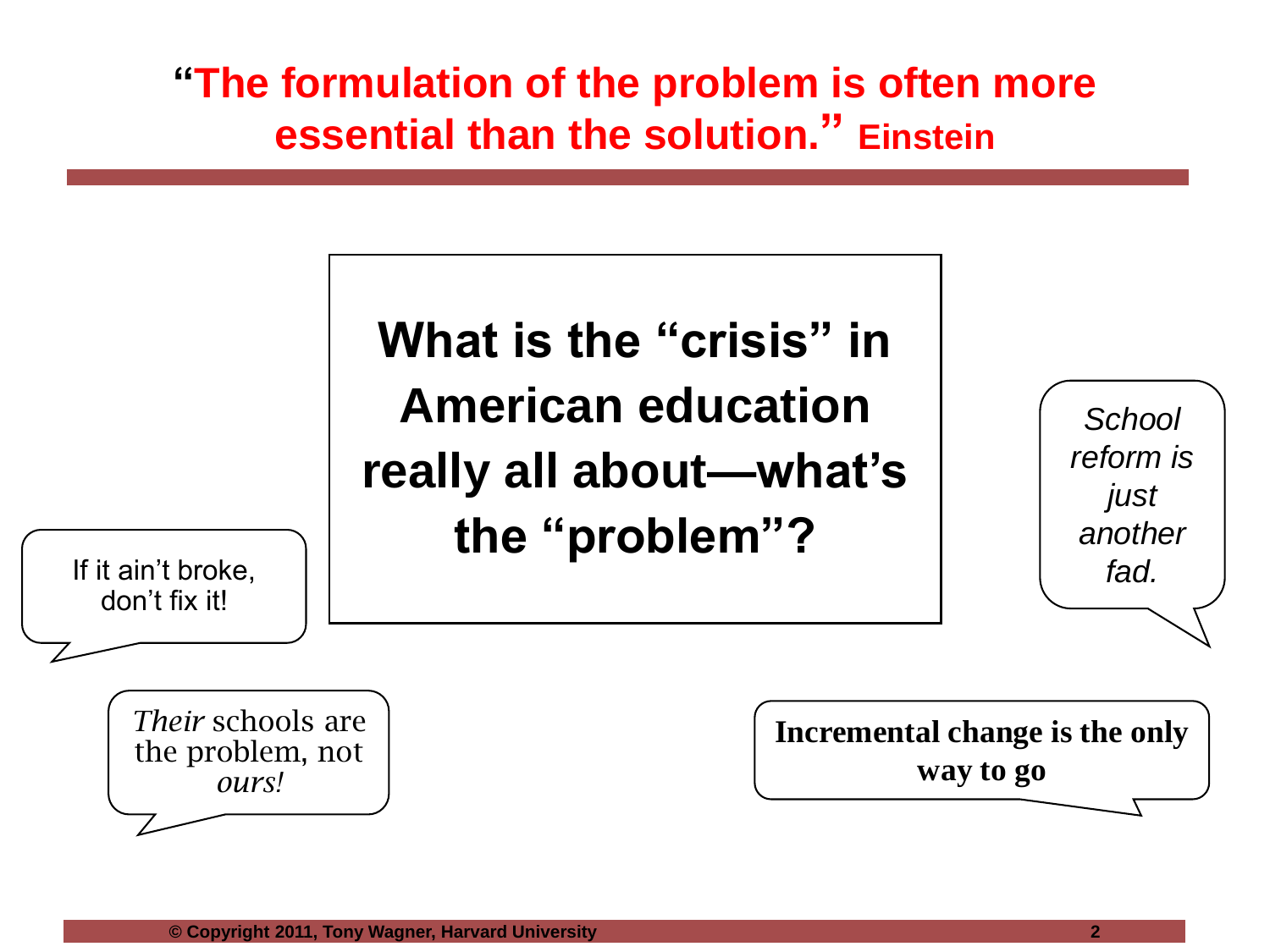#### **The New Educational Challenges: "The Rock & The Hard Place"**

- **The Rock: NEW SKILLS for Work, Continuous Learning & Citizenship in a "knowledge society" for ALL STUDENTS**
	- **Convergence of skills needed for careers, college, citizenship**
	- **Students lacking skills relegated to marginal employment & citizenship**
- **The Hard Place: The "Net Generation" is differently motivated to learn**
	- **Boredom is the leading cause of low achievement & student dropouts**
- **Re-Framing the Problem: Reform vs. Reinvention** 
	- **Teaching ALL students NEW skills is a new education challenge that requires development of new accountability structures, different ways of teaching and testing, and new ways of working together and with our students.**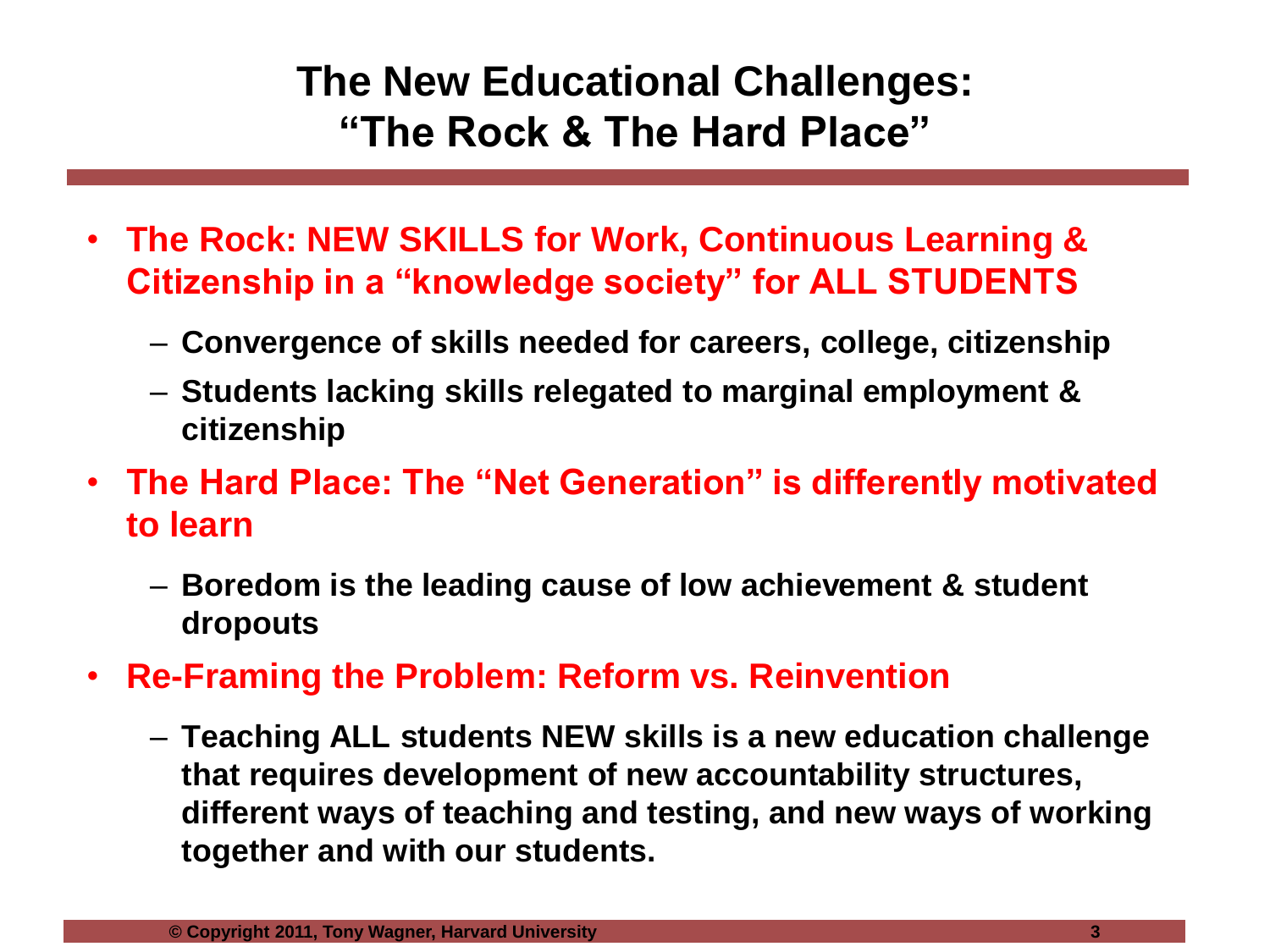### **The Seven Survival Skills for Careers, College, And Citizenship**

- **1. Critical Thinking and Problem-Solving**
- **2. Collaboration Across Networks and Leading by Influence**
- **3. Agility and Adaptability**
- **4. Initiative and Entrepreneurialism**
- **5. Effective Oral and Written Communication**
- **6. Accessing and Analyzing Information**
- **7. Curiosity and Imagination**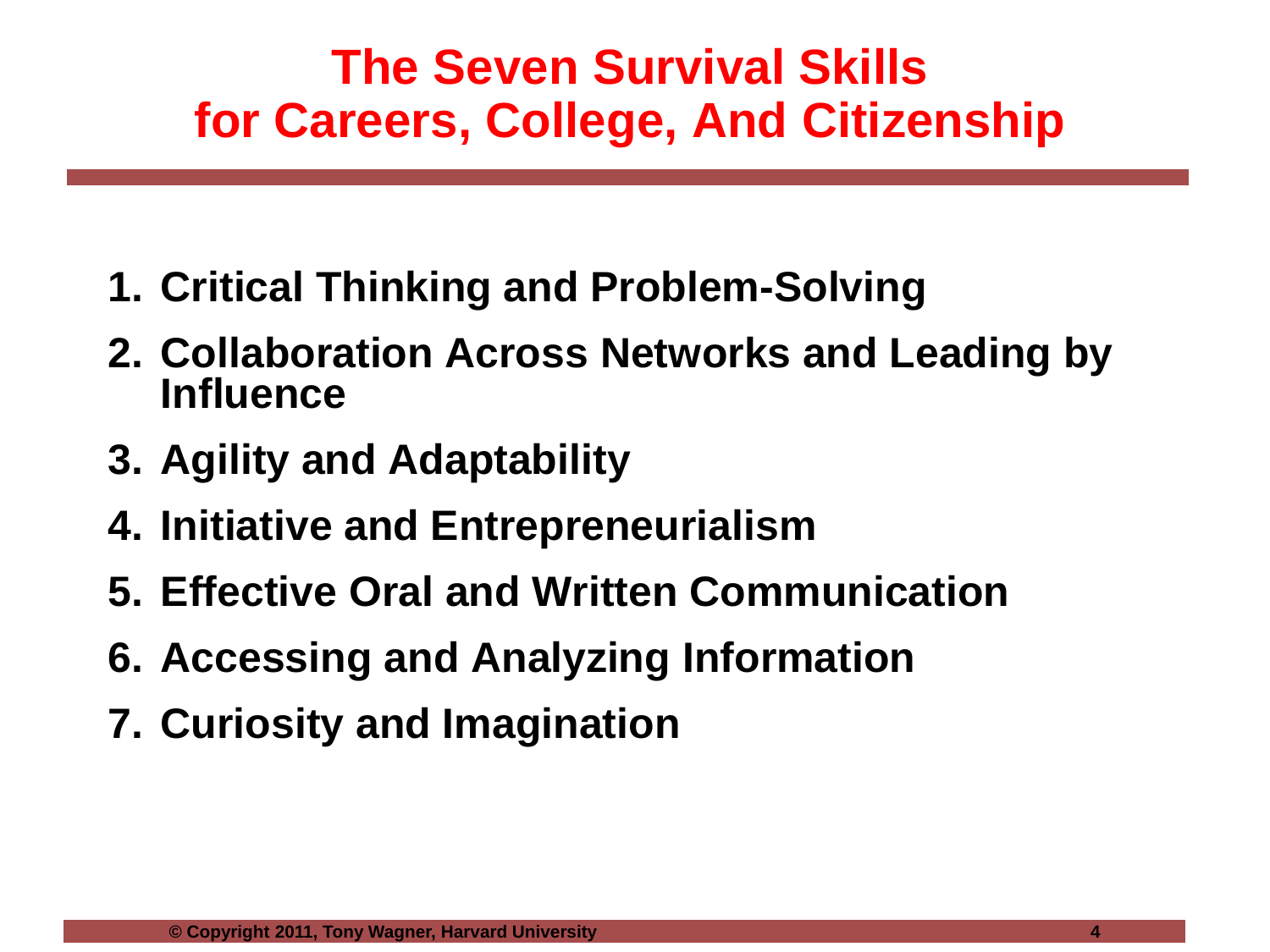### **What is The "Global Achievement Gap"?**

# **The Global Achievement Gap is the gap between what even our** *best* **schools are teaching and testing Versus**

# **The skills** *all* **students will need for careers, college, and citizenship in the 21st century**

# **What gets tested is what gets taught: Having the wrong metric is worse than having none at all**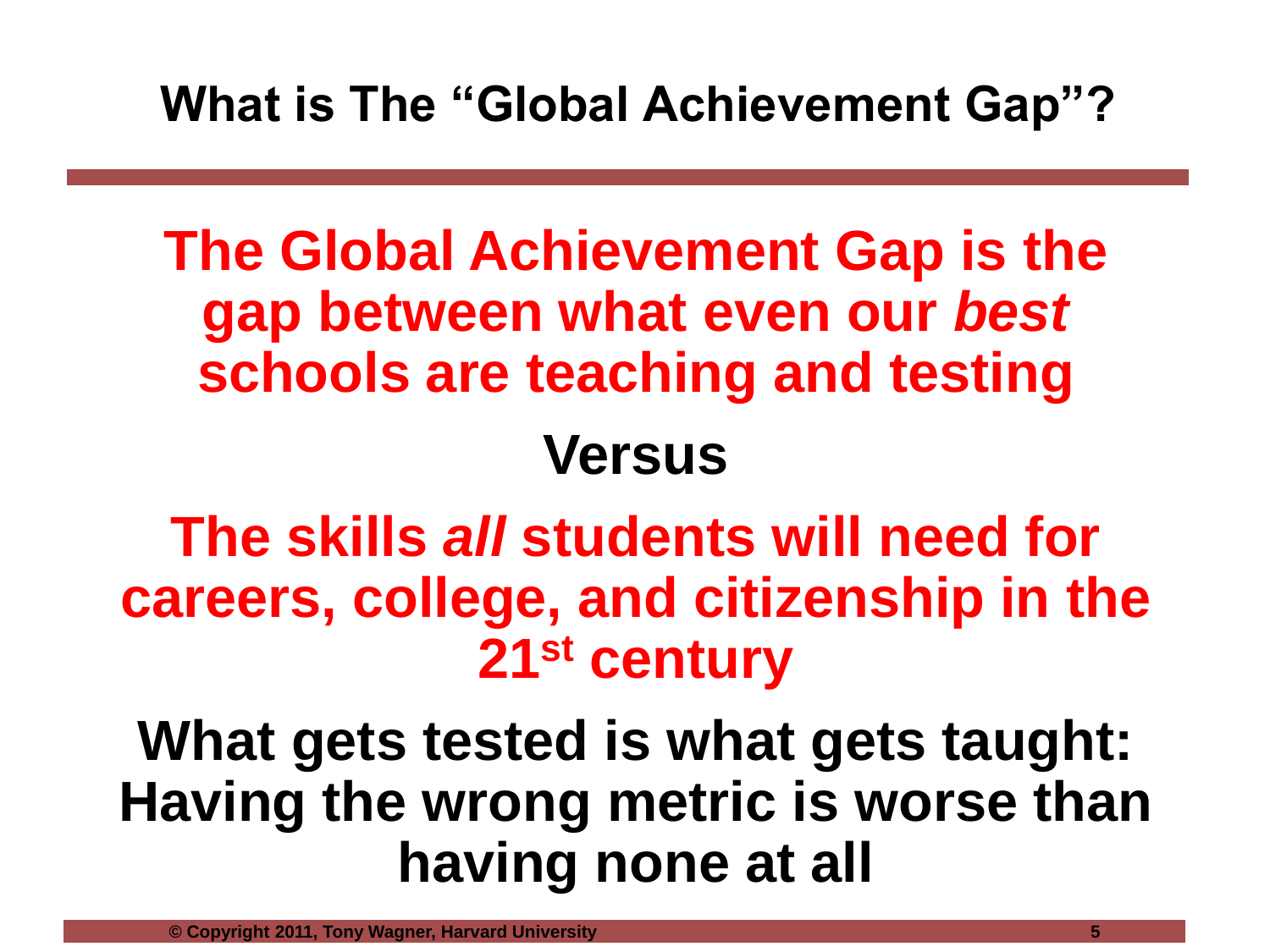## **How Do We Stack Up to the Competition?**

#### **2009 PROGRAM FOR STUDENT ASSESSMENT (PISA) TEST:**

- **Reading: 15th out of 65 countries**
- **Science: 23rd out of 65**
- **Math: 32nd out of 65**

#### **COLLEGE COMPLETION**

- **1995: U.S. College completion rate was number 1 in the world**
- **2005: We had dropped to 12th in the world**
- **1 out of 2 students who starts college never completes a degree**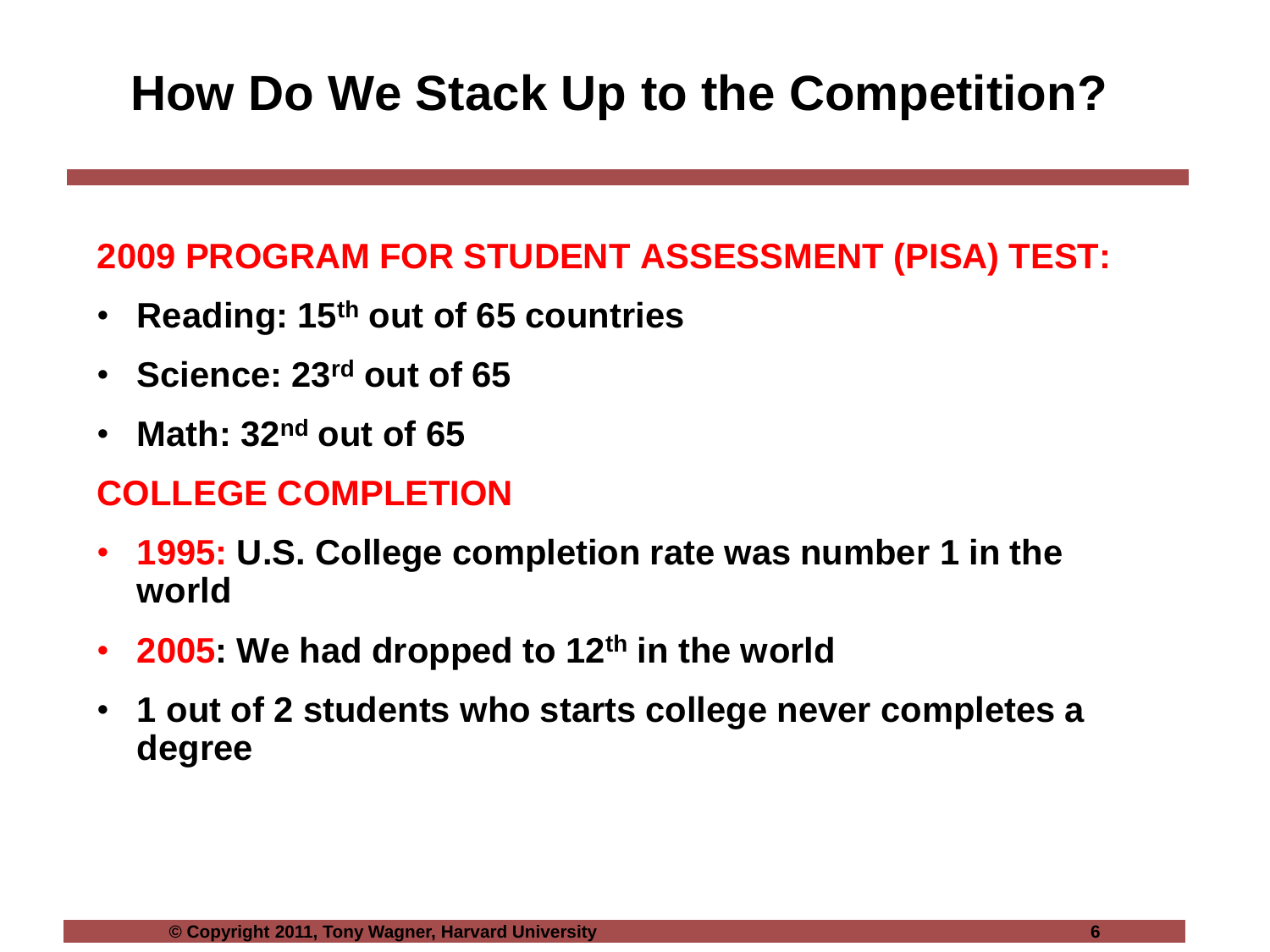## **What Motivates The "Net" Generation?**

- **Accustomed to instant gratification and "always-on" connection**
- **Use the web for 1) extending friendships, 2) interestdriven, self-directed learning, and 3) as a tool for selfexpression**
- **Constantly connected, creating, and multitasking in a multimedia world—everywhere except in school**
- **Less fear and respect for authority—accustomed to learning from peers; want coaching, but only from adults who don't "talk down" to them**
- **Want to make a difference and do interesting/worthwhile work**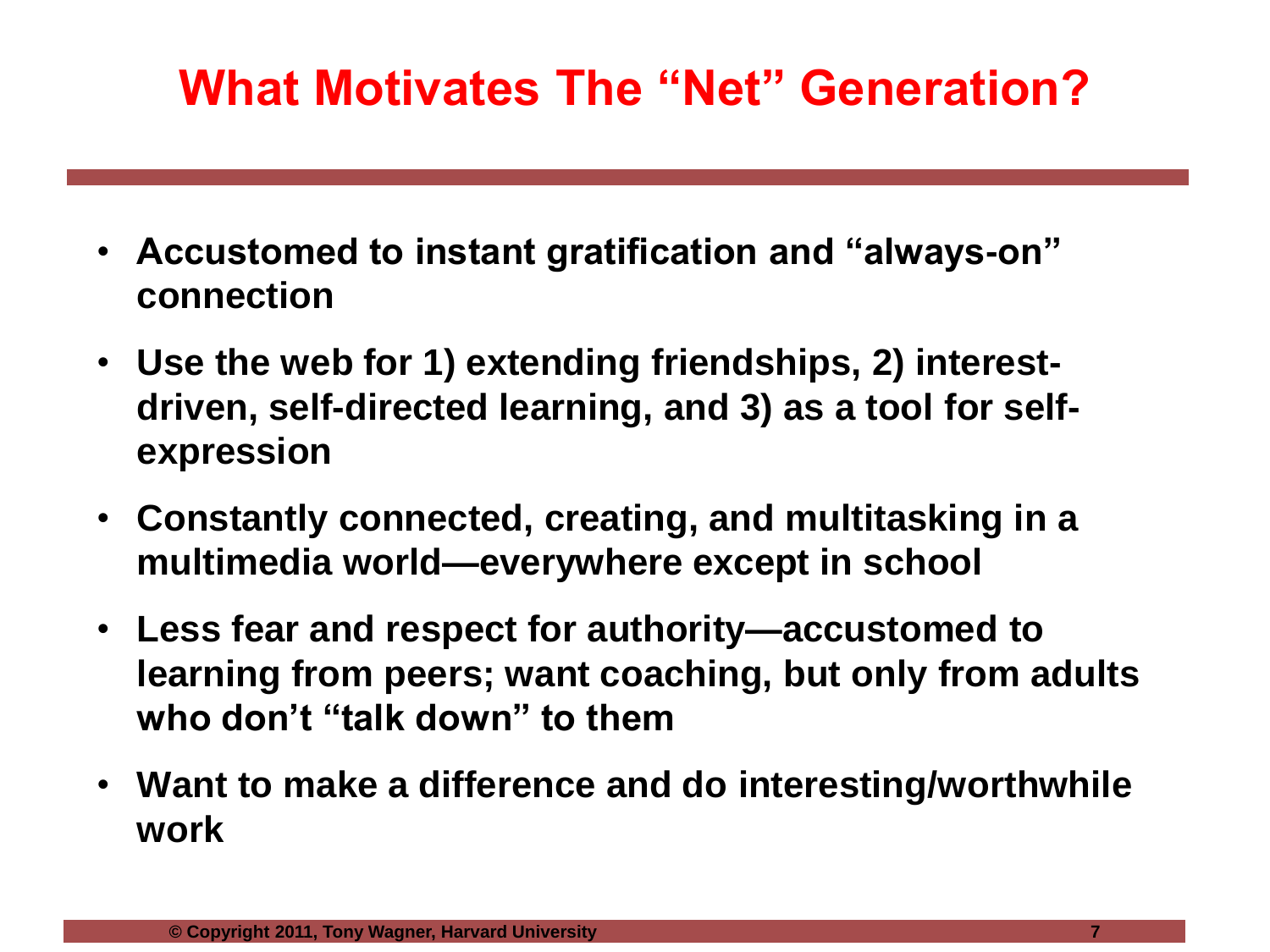### **One College's Attempt to Redefine Rigor—guess who?**

**The new college general education requirements--one half course in each of the following eight categories:**

- **Aesthetic and Interpretive Understanding**
- **Culture and Belief**
- **Empirical Reasoning**
- **Ethical Reasoning**
- **Science of Living Systems**
- **Science of the Physical Universe**
- **Societies of the World**
- **The United States in the World**

**In addition, the faculty was urged to pursue hands-on, activitybased learning and increase class discussions vs. lectures**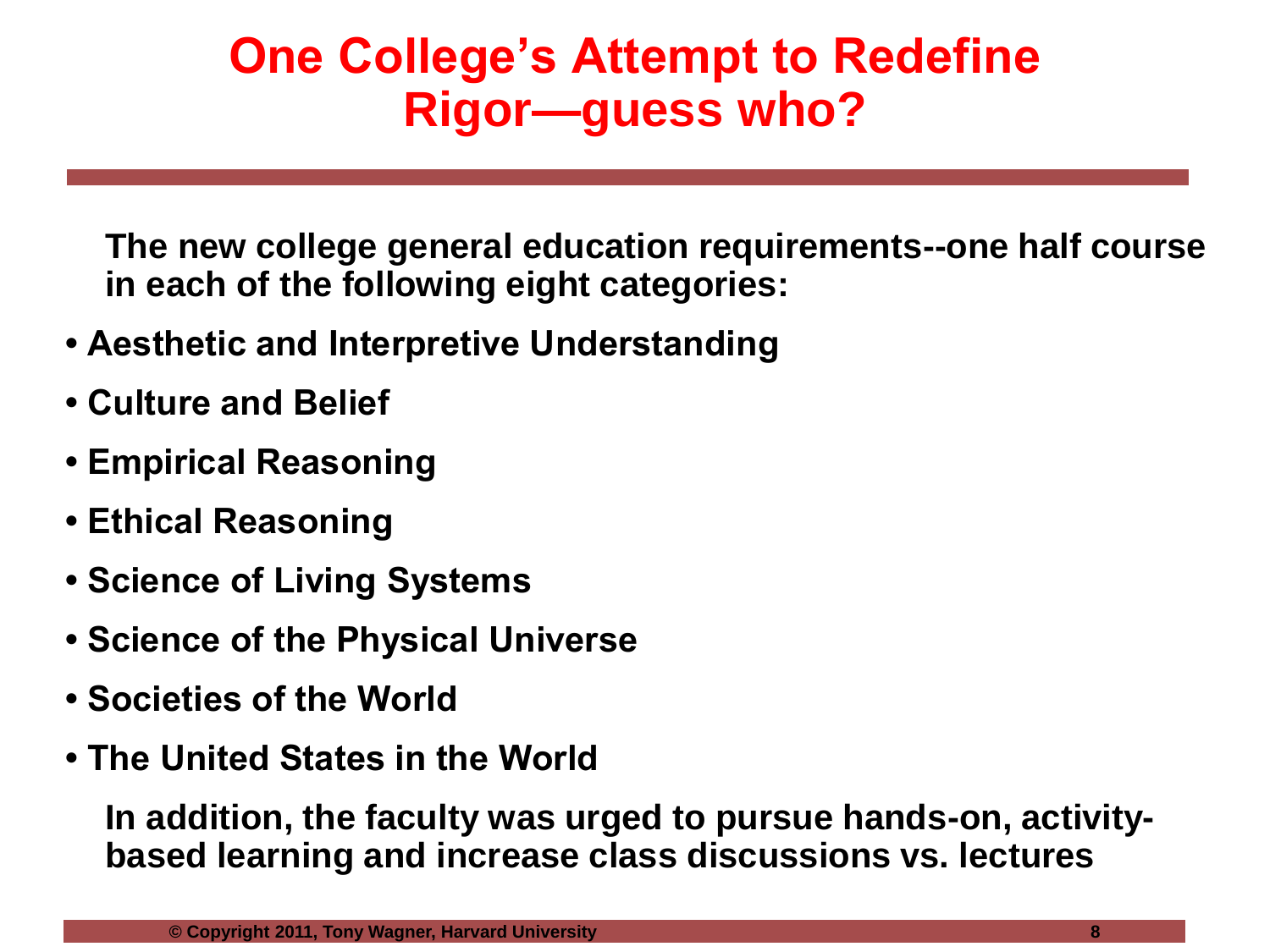# **Harvard College . . .**

**"These courses aim not to draw students into a discipline, but to bring the disciplines into students' lives . . . in ways that link the arts and sciences with the 21st century world that students will face and the lives they will lead after college." <http://www.generaleducation.fas.harvard.edu/icb/icb.do>**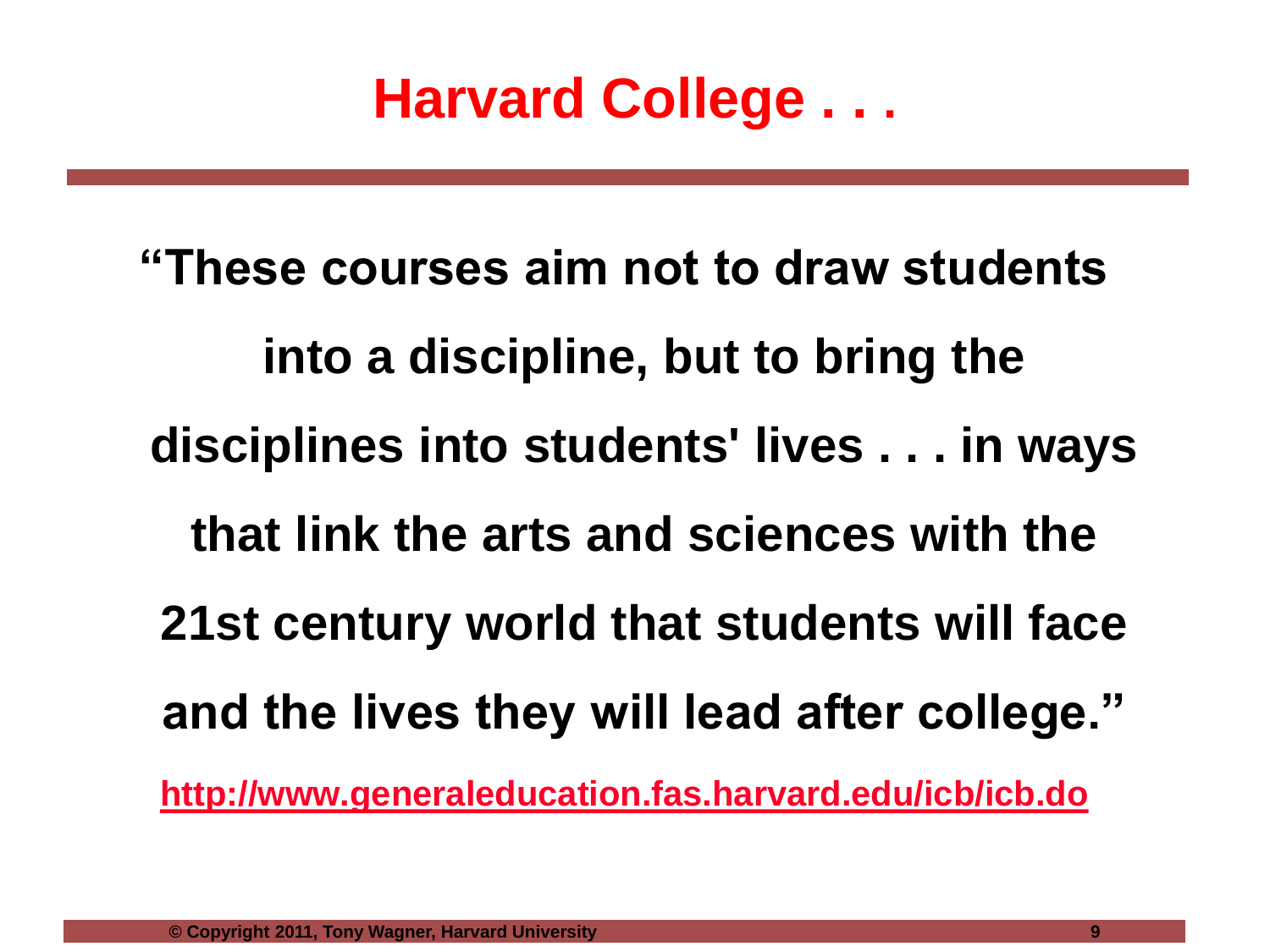## *From* **An Information-based Learning System**

**Focus on "Timeless Learning" (academic** *content* **that has stood the test of time):**

- **Rigor is content mastery (getting more right answers)**
- **Studying existing content by disciplines**
- **Learners working alone & in competition**
- **Motivated mainly by extrinsic rewards (grades)**
- **Taught by isolated content experts through memorization/recall**
- **Assessed mainly by multiple choice, computer scored tests**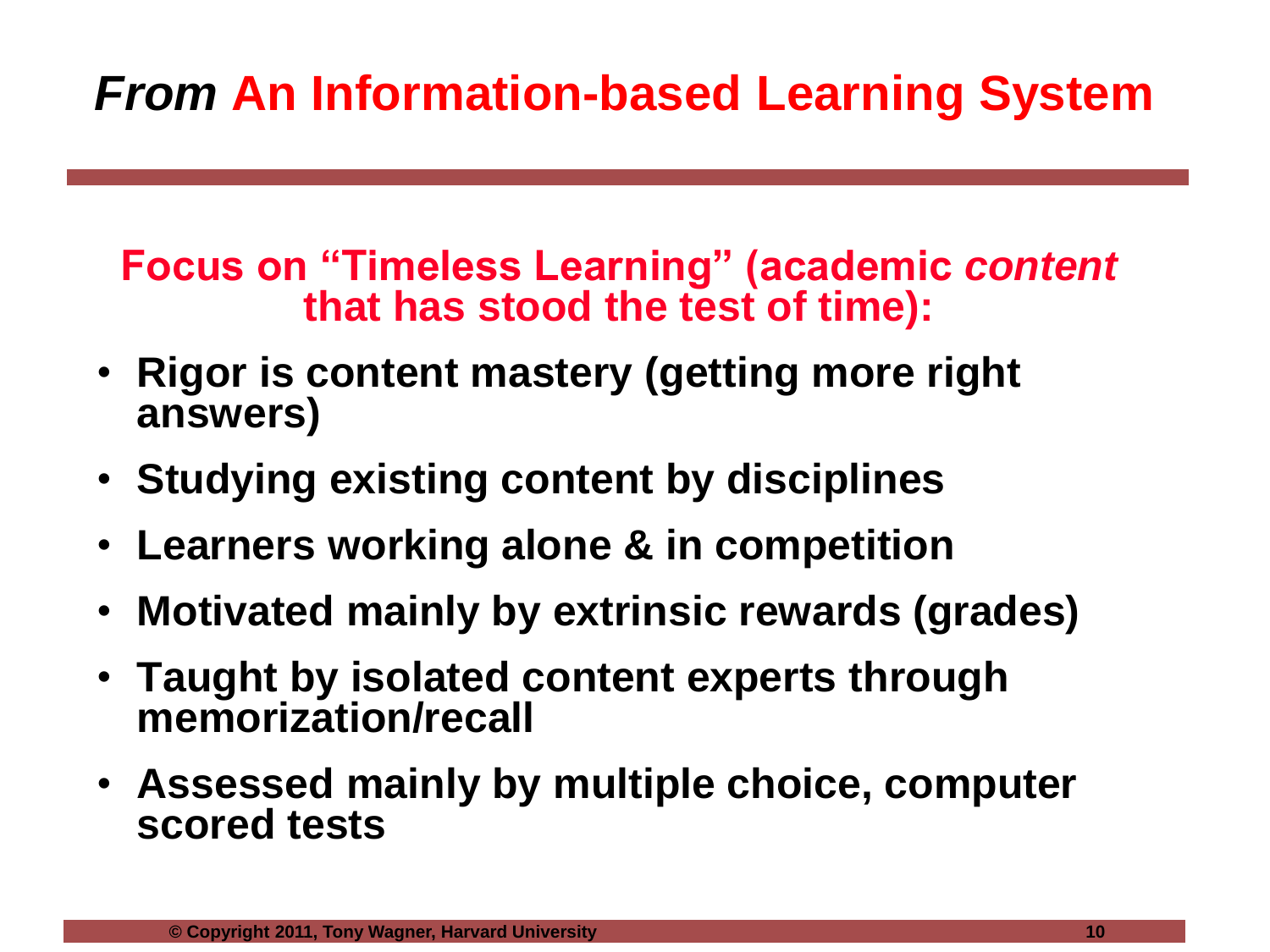# *To* **A Transformation-based Learning System**

**Focus on using content to master the** *competencies* **of "Just-in-Time Learning"**

- **Rigor is figuring out the right question/problem to be solved**
- **Exploring questions and new problems within & across disciplines**
- **Learners working in teams**
- **Motivated more by intrinsic rewards (pride in mastery, contributing)**
- **Taught by teamed coaches through inquiry, exploration/discovery—hands on**
- **Assessed through auditing strategies, digital portfolios, & exhibitions of mastery (merit badges)**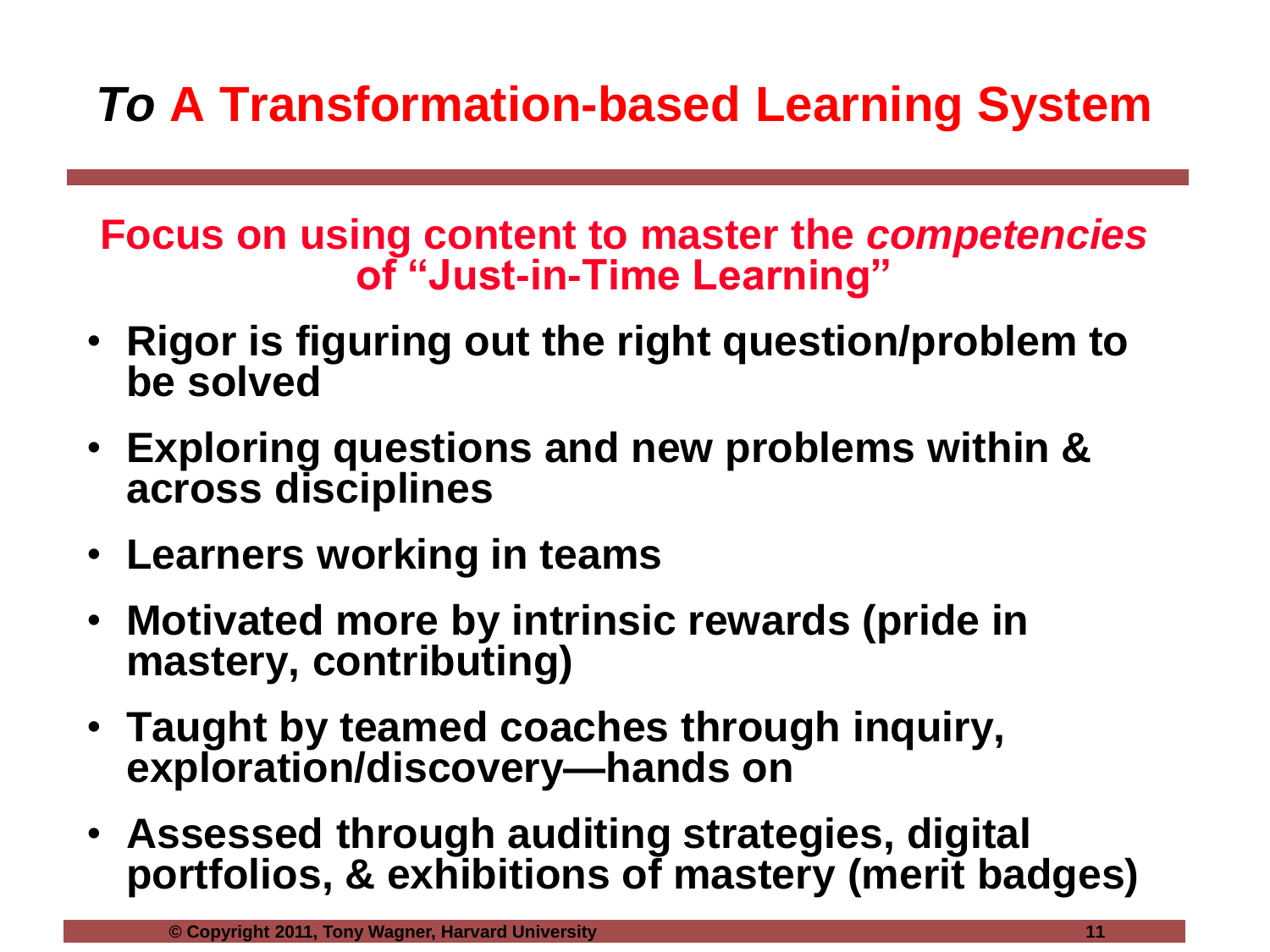### **Redefining Rigor: 5 "Habits of Mind" Learning to Ask The Right Questions**

#### • *Weighing Evidence*

- **How do we know what's true and false? What is the evidence, and is it credible?**
- *Awareness of Varying Viewpoints*
	- **What viewpoint are we hearing? Who is the author, and what are his or her intentions? How might it look to someone with a different history?**
- *Seeing Connections/Cause & Effect*
	- **Is there a pattern? How are things connected? Where have we seen this before?**
- *Speculating on Possibilities/Conjecture*
	- **What if? Supposing that? Can we imagine alternatives?**
- *Assessing Value—Both Socially and Personally*
	- **What difference does it make? Who cares? So what?**

**From [www.missionhillschool.org](http://www.missionhillschool.org/)**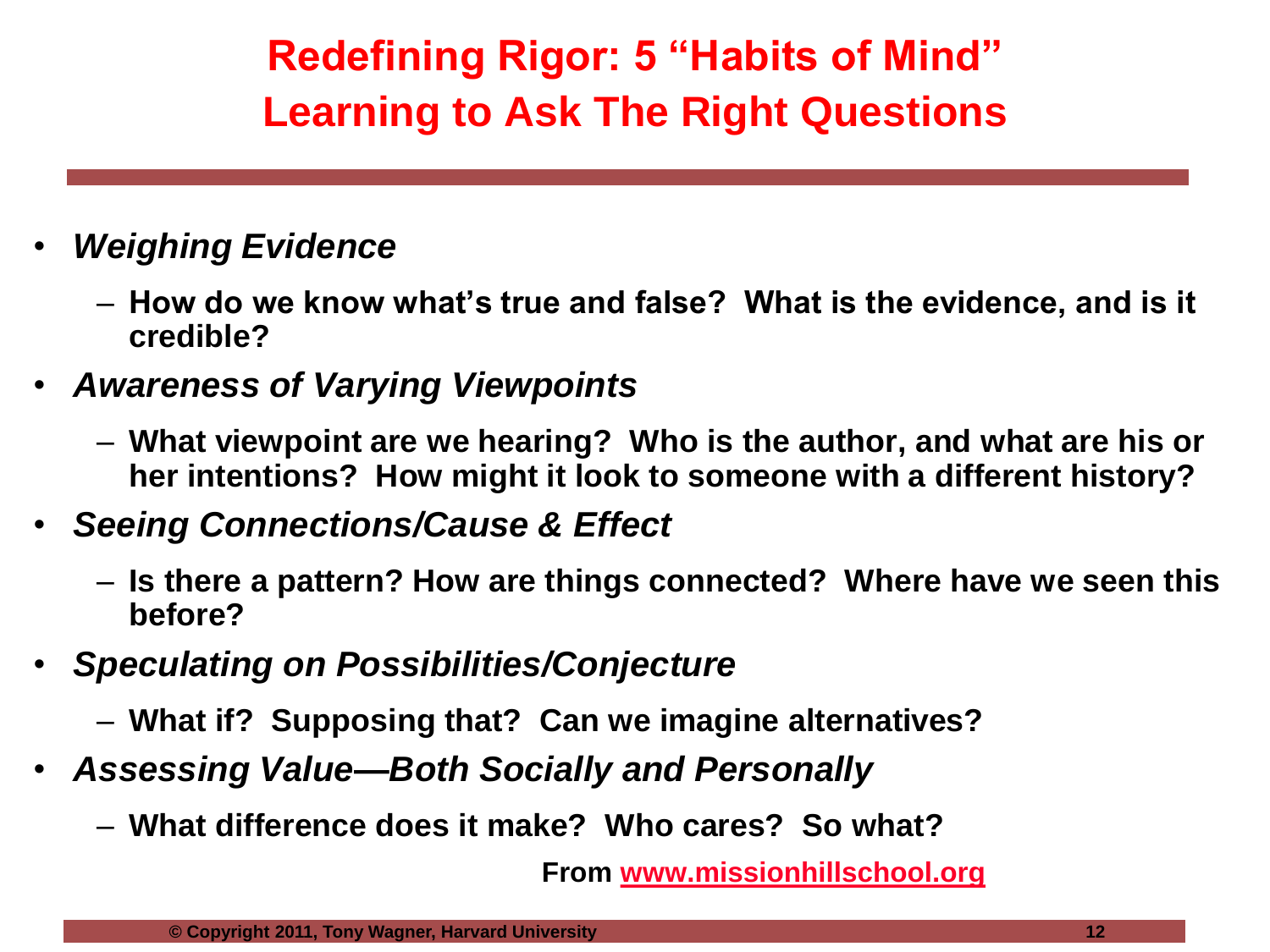### **Redefining District Organizational Excellence: Accountability**

- **1. Hold Ourselves Accountable for What Matters Most (AYP versus Attainment)**
- **Track cohort graduation rate & how well students do once they are in college (National Student Clearing House [\(www.studentclearinghouse.org\)](http://www.studentclearinghouse.org/)**
- **Use The College and Work Readiness Assessment to assess analytic reasoning, critical thinking, problem-solving, and writing ([www.cae.org\)](http://www.cae.org/)**
- **Videotape focus groups with employers, college teachers & recent grads & survey students (High School Survey of Student Engagement)**

**<http://ceep.indiana.edu/hssse/index.htm>**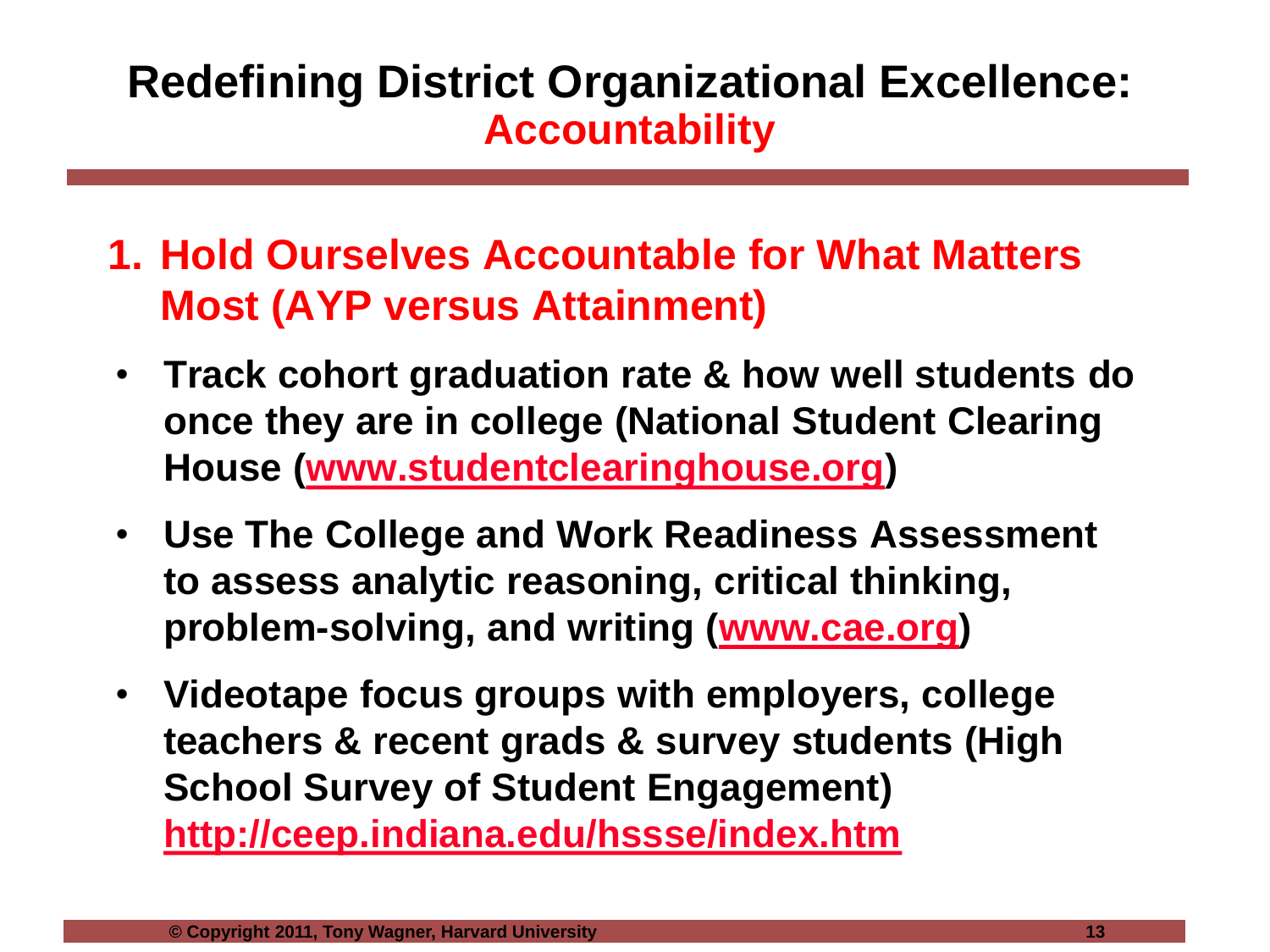#### **Redefining District Organizational Excellence: Academics**

- **2. Doing the New Work: teaching & assessing the skills that matter most**
- **Develop strategies for teaching & assessing the 3 C's: Critical & Creative Thinking, Communication, and Collaboration—in every class and at all grade levels**
- **Pilot interdisciplinary courses around essential questions and capstone projects for 5th, 8th, and 12th projects. Consider starting a Lab School.**
- **Require all students to have digital portfolios, work internships, and service learning projects**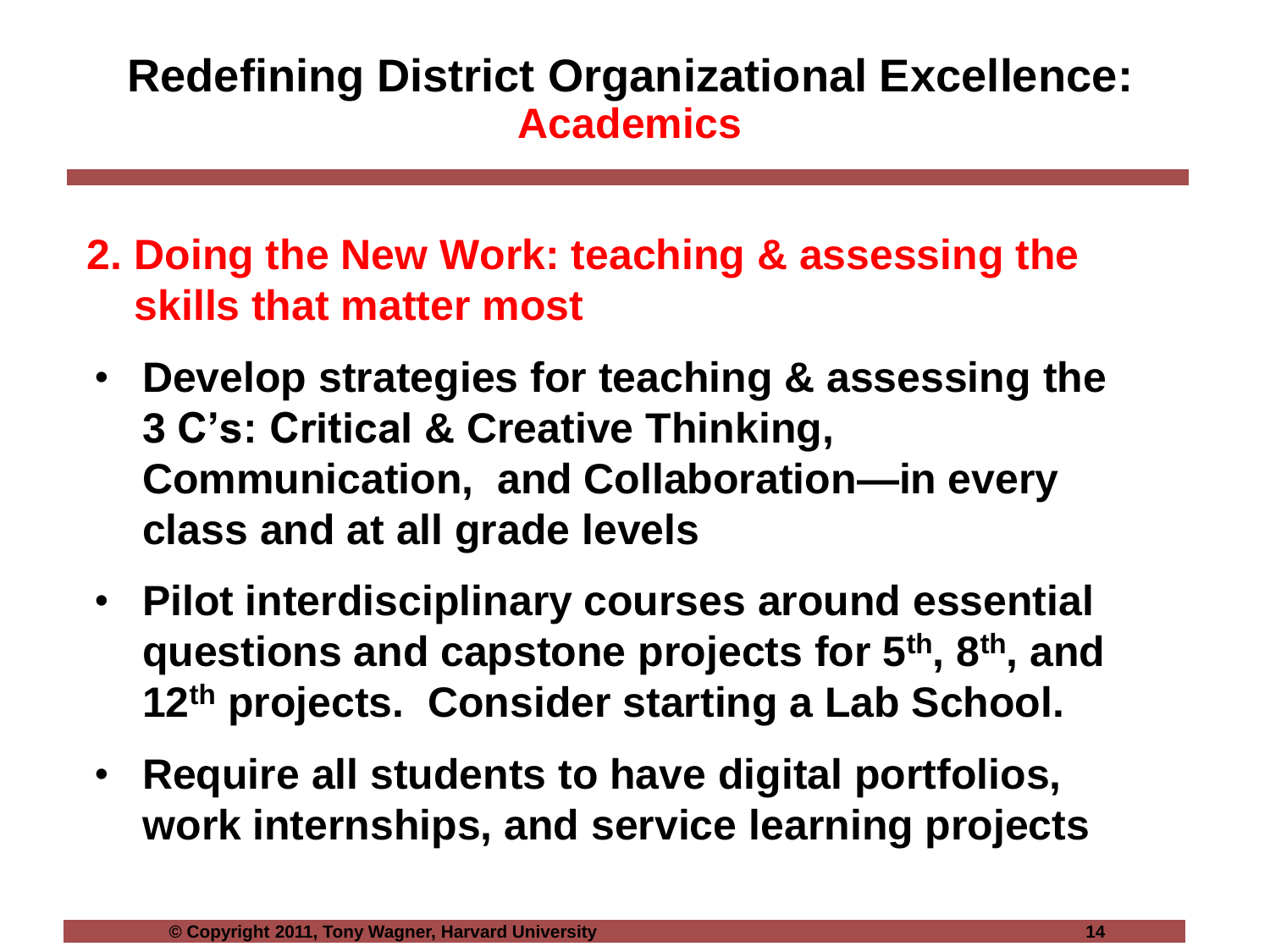### **Redefining District Organizational Excellence: Collaboration**

- **3. Doing the New Work** *in New Ways* **"Isolation is the enemy of improvement"**
- **Every student has an adult advocate**
- **Every teacher on teams for collaborative inquiry—looking at student & teacher work**
- **Transparency: Videotape teaching, supervision, and meetings (lesson study vs. evaluation!)**
- **Digital portfolios for teachers & leaders**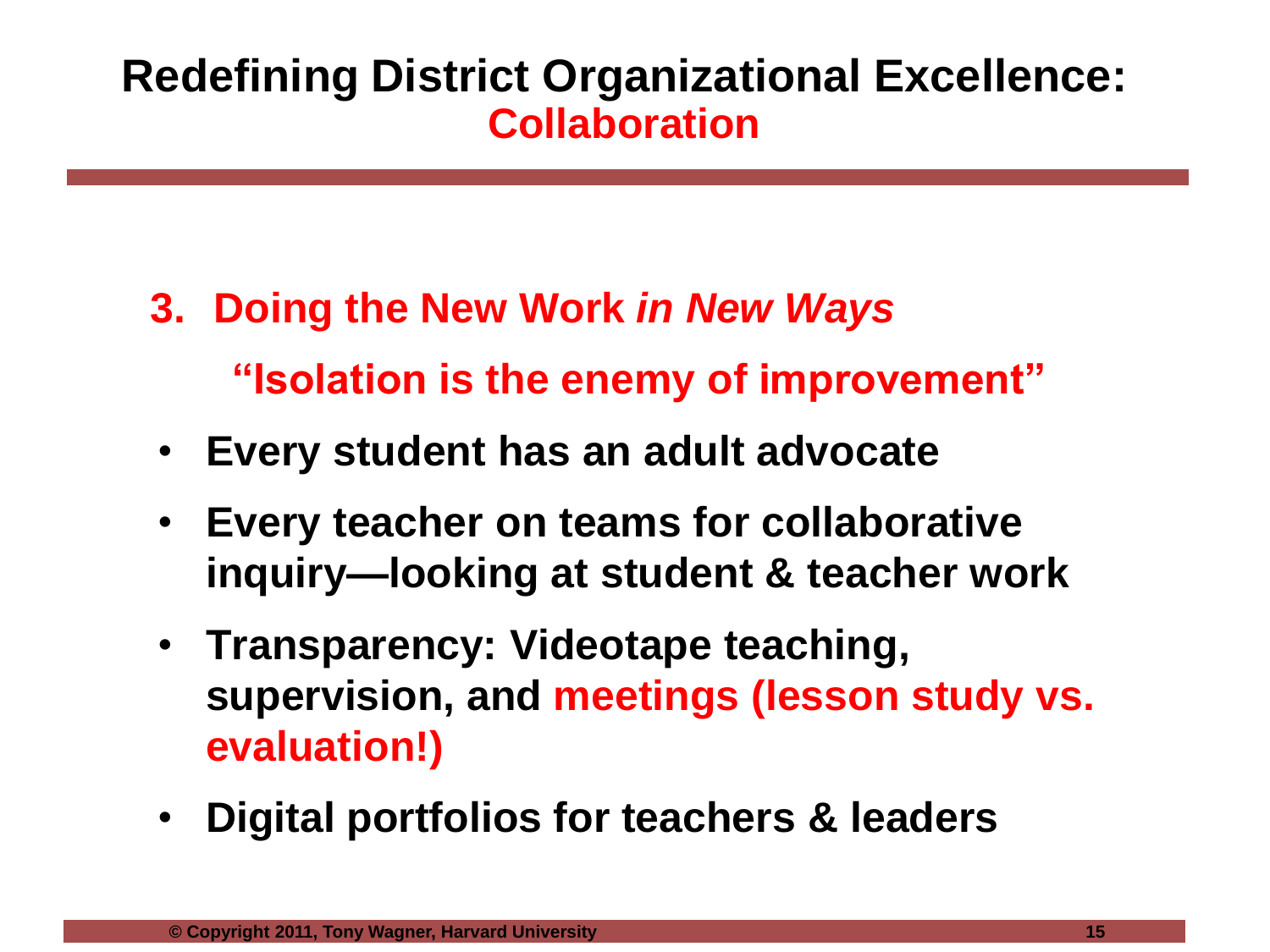### **Policy Implications for** *REAL* **Innovation**

- **Accountability 2.0 Systems: Tracking real grad rate & attainment--% of students who complete postsecondary; assessing the "just-in-time" learning skills that matter most, using new tests like the College & Work Readiness Assessment , PISA tests, & student digital portfolios to assess growth over time**
- **School-based R & D: creating lab schools—pictures of what 21st century schooling can be—like New Tech High and High Tech High; videotape exemplary lessons and teacher team meetings**
- **Performance standards to license and re-certify educators: teacher digital portfolios with videos of instruction, samples of student work, assignments, interviews with students; administrator portfolios with agendas, improvement plans, videos of meetings & supervision of teachers**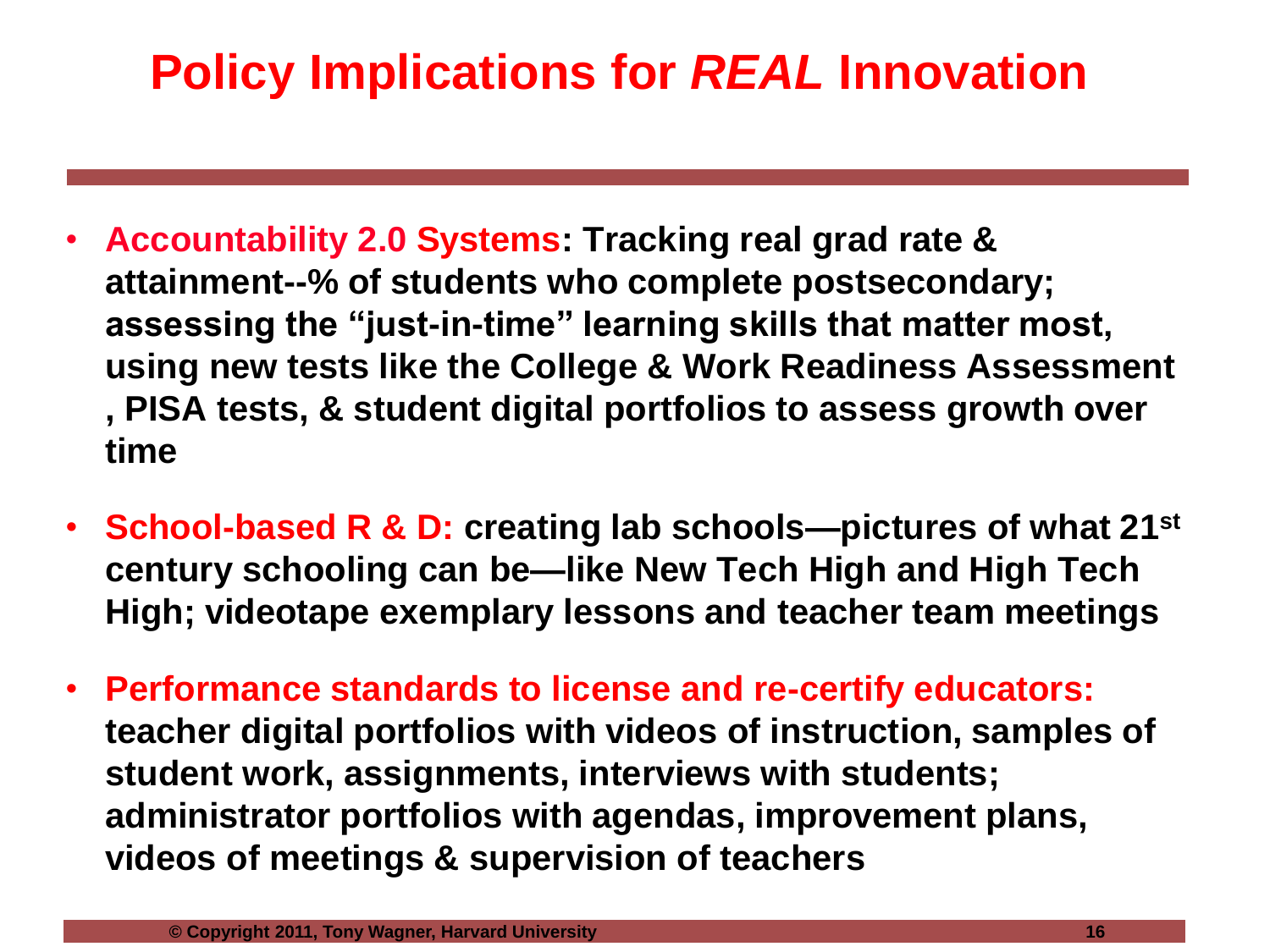### **For more information:**

### **[www.changeleadershipgroup.org](http://www.changeleadershipgroup.org/)**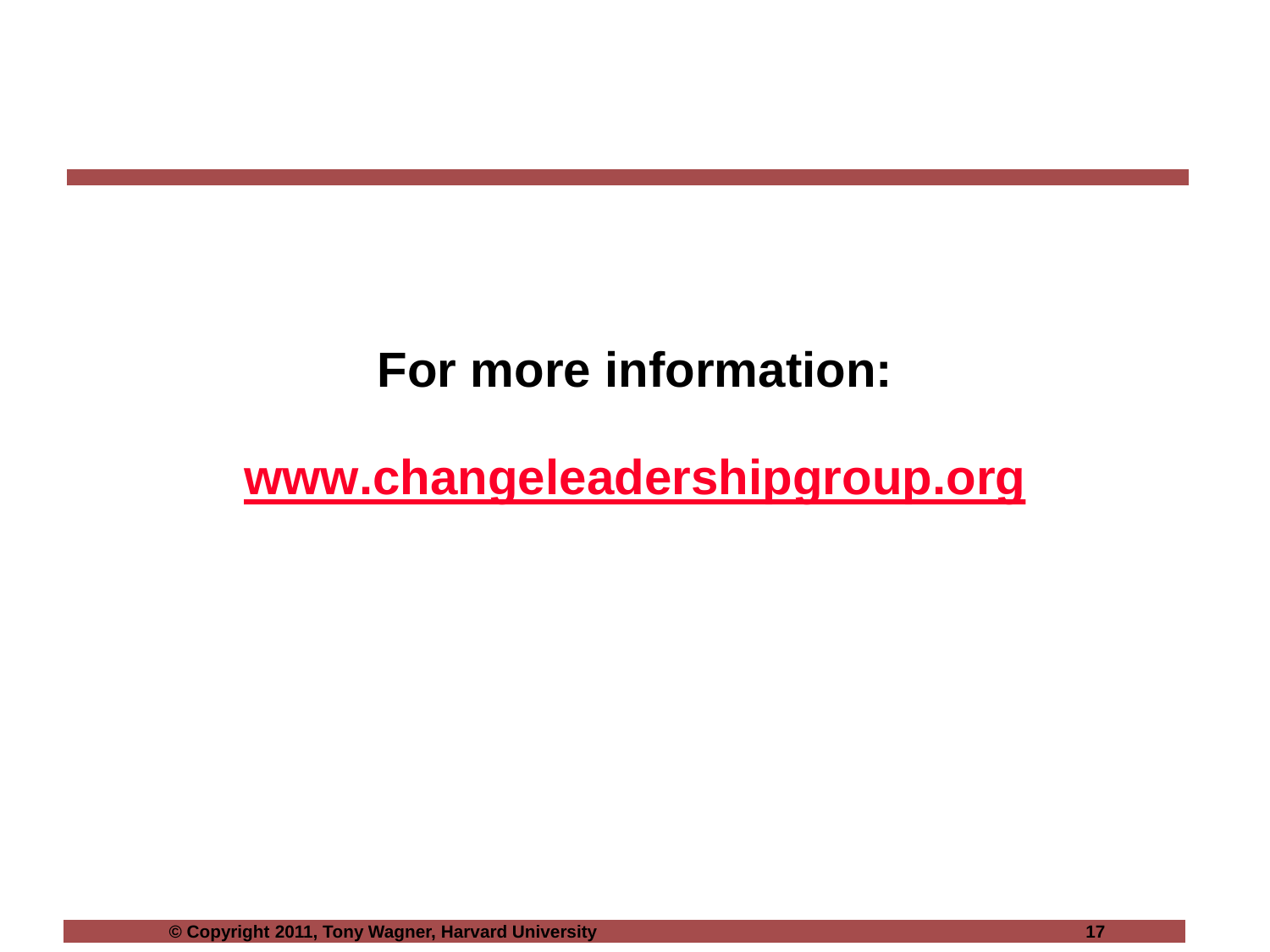### **For Still More Information . . .**

# **THE** GLOBAL **ACHIEVEMENT** GAP

WHY EVEN OUR BEST SCHOOLS DON'T TEACH

THE NEW SURVIVAL SKILLS OUR CHILDREN NEED -

AND WHAT WE CAN DO ABOUT IT

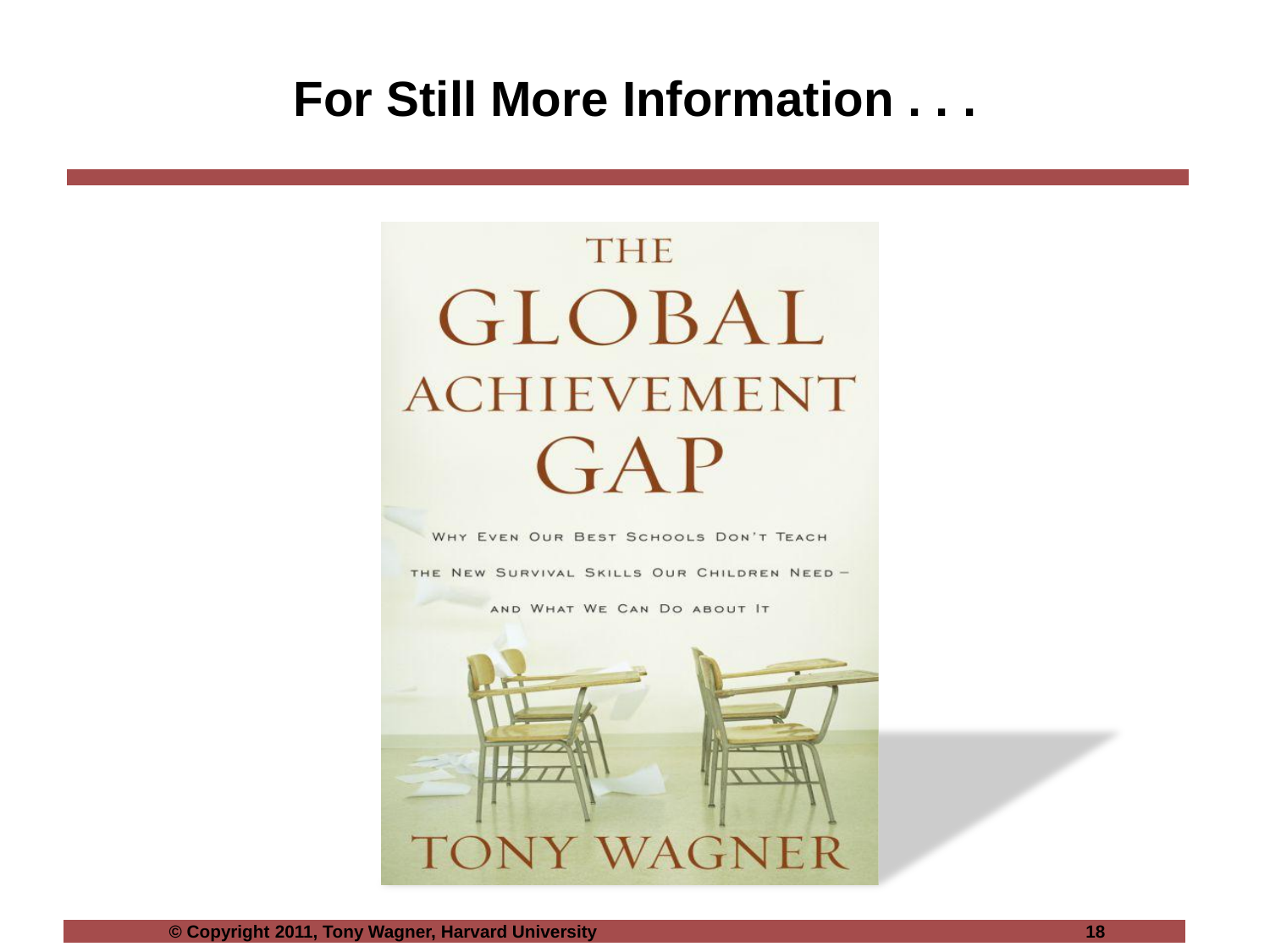### **And More Still . . .**

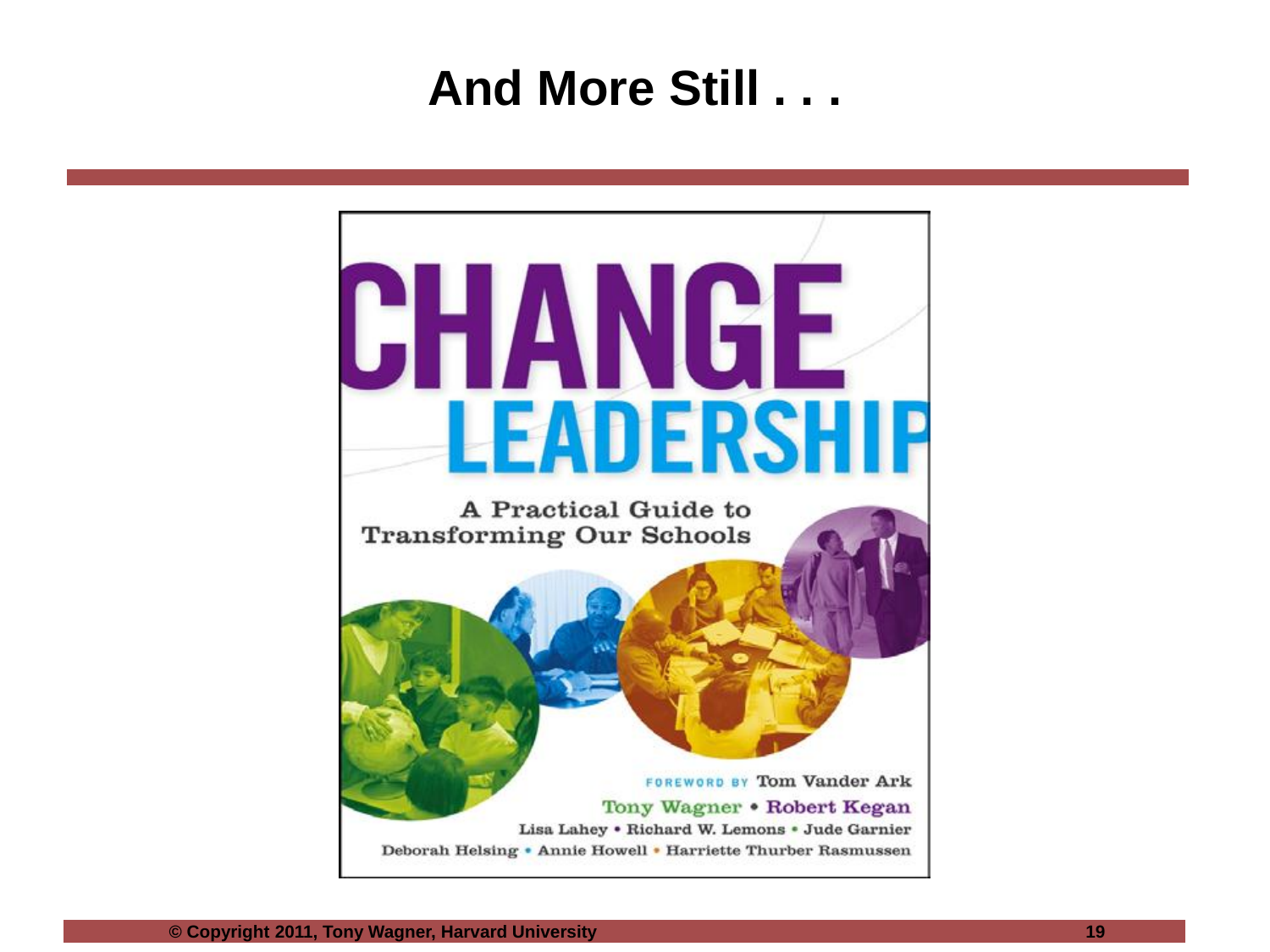### **Resources**

- **The College and Work Readiness Assessment [http://www.cae.org/content/pro\\_collegework.htm](http://www.cae.org/content/pro_collegework.htm)**
- **"Rethinking College Readiness" by David Conley [http://www.epiconline.org/publications/dr.\\_david\\_conley](http://www.epiconline.org/publications/dr._david_conley)**
- **National Student Clearinghouse <http://studentclearinghouse.org/highschools/default.htm>**
- **High School Survey of Student Engagement <http://ceep.indiana.edu/hssse/index.htm>**
- **"Problem-Solving For Tomorrow's World," PISA 2003 <http://www.oecd.org/dataoecd/25/12/34009000.pdf>**
- **Other PISA tests: [www.pisa.oecd.org](http://www.pisa.oecd.org/)**
- **ETS "ISkills Test" [www.ets.org/iskills](http://www.ets.org/iskills)**
- *Instructional Rounds in Education: A Network Approach to Improving Teaching and Learning* **(City, Elmore, Fiarman, Teitel)**